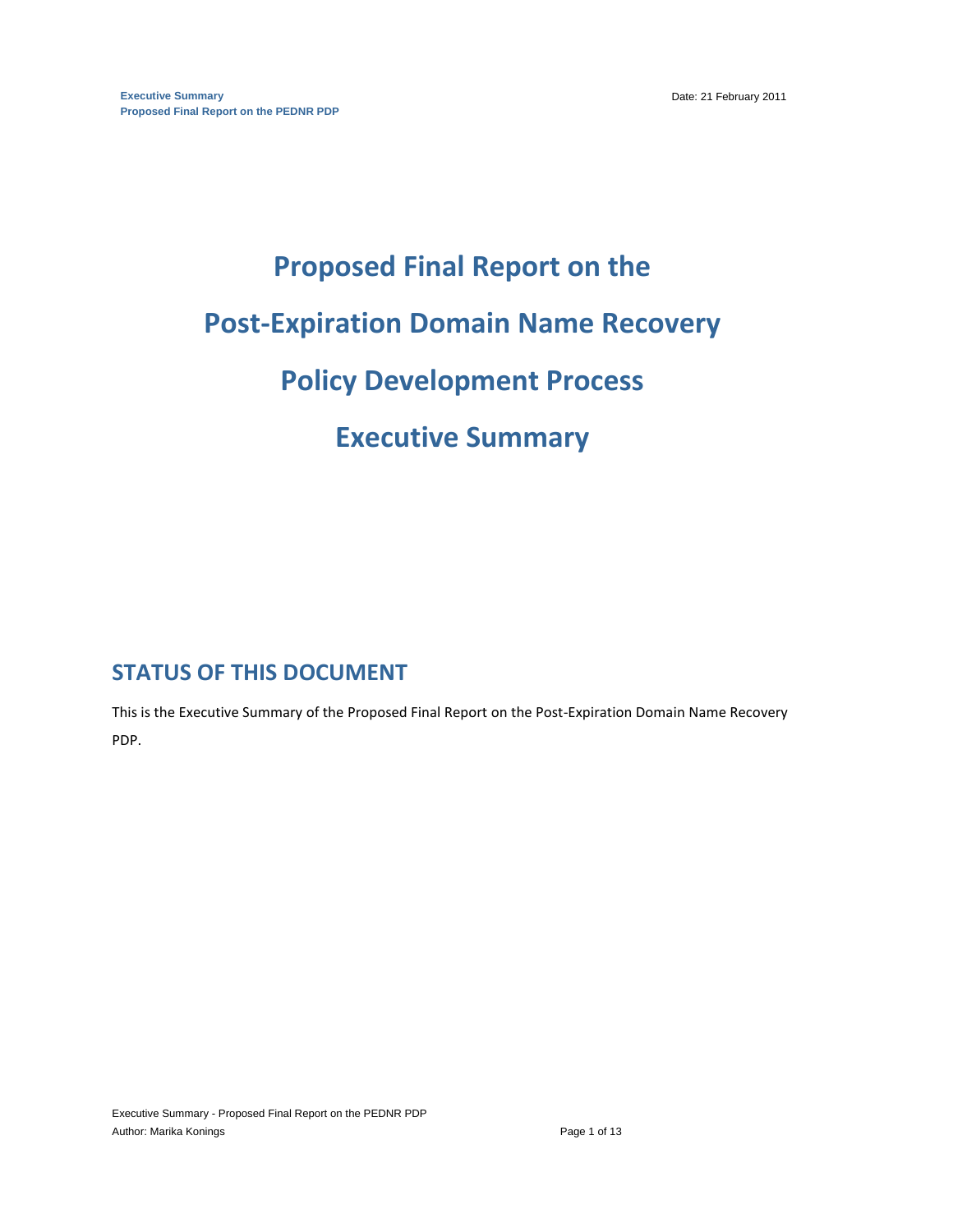# **TABLE OF CONTENT**

| <b>GLOSSARY</b>             | 2 |
|-----------------------------|---|
| <b>1. EXECUTIVE SUMMARY</b> | с |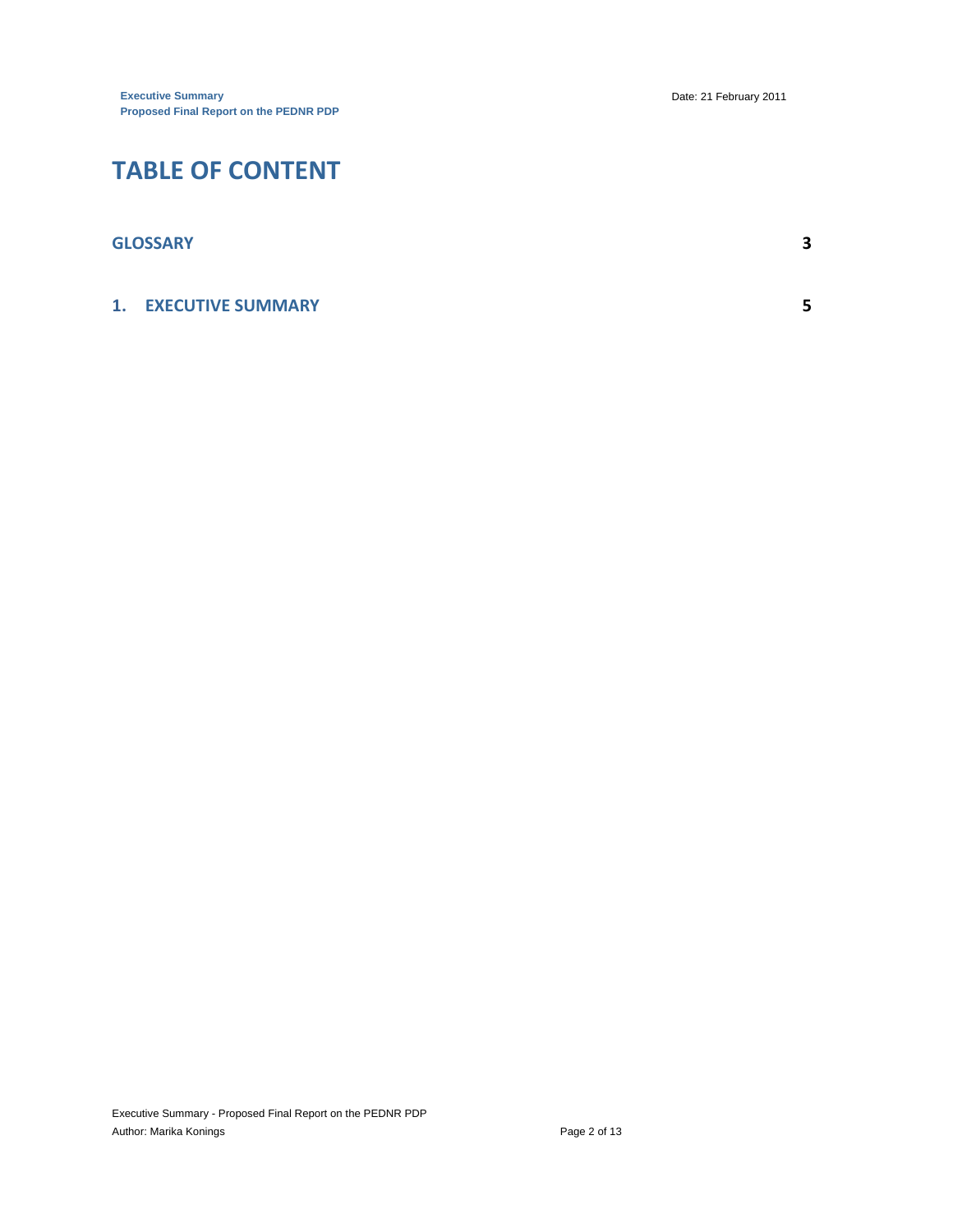# **Glossary**

#### **Auto-Renew Grace Period**

Auto-Renew Grace Period is a specified number of calendar days following an auto-renewal. An auto-renewal occurs if a domain name registration is not renewed by a Registrar (on behalf of a Reseller or Registrant) by the expiration date; in this circumstance the registration will be automatically renewed by the registry the first day after the expiration date. The WHOIS record is updated to show expiration date one-year in the future even though the Registrant has not actually paid for the renewal, and therefore may not be entitled to the additional registration year. In most cases the registry assesses the registrar's account for the renewal fee at the beginning of this period, but some registries may not assess a fee on the registrar until after the auto-renew grace period ends. The current length of the Auto-Renew Grace Period is 45 days, and is never terminated early by a registry, but a registrar can opt to delete the domain name prior to then.

Many registrars and resellers optionally offer an auto-renewal service where the registrant's account or credit card is charged (without any action taken by the registrant) to renew the domain close to or at the expiration date. Because this optional offering has a similar name to the (registry) auto-renewal policy, a registrant is sometimes confused and a reader of this document must be careful to keep these two unrelated topics segregated.

#### **EDDP -** Expired Domain Deletion Policy

The EDDP is an ICANN consensus policy that revised the domain registration expiration provisions in ICANN's Registrar Accreditation Agreement in December 2004. For further details, please see [http://www.icann.org/en/registrars/eddp.htm.](http://www.icann.org/en/registrars/eddp.htm)

#### **RNHaE** - Registered Name Holder at Expiration

In order to facilitate discussions and nomenclature, the PEDNR WG introduced the term 'Registered Name Holder at Expiration' (RNHaE) to distinguish between the person or entity that is listed in WHOIS as the Registered Name Holder at the time of expiration, and the person or entity that is listed in WHOIS as the Registered Name Holder following expiration, which might be different. Many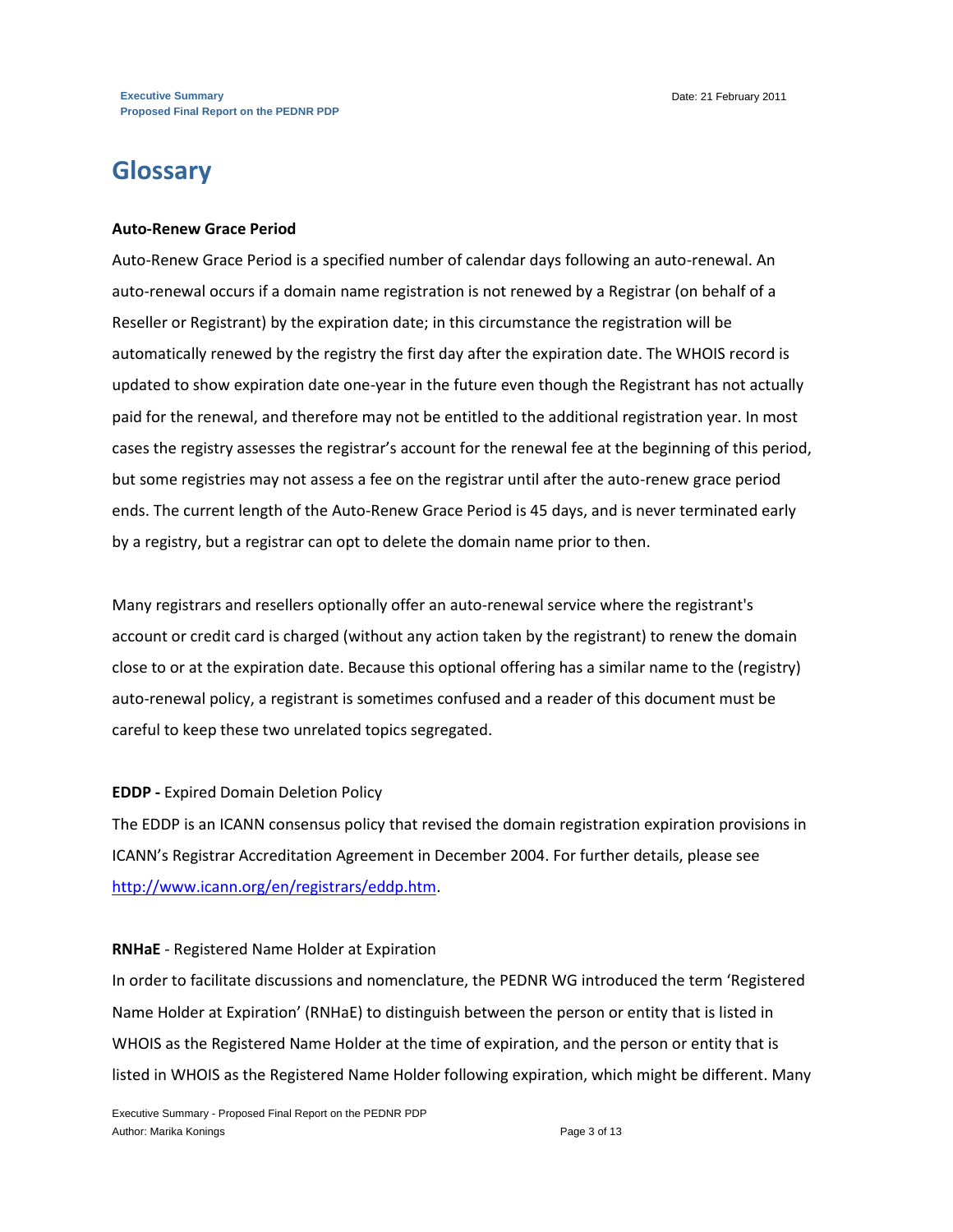registration agreements allow the Registrar to alter the WHOIS data to indicate that the Registrar itself, an affiliate, or a third party, is the registrant following expiration, but the prevalence of this practice was not studied.

#### **RGP - Redemption Grace Period**

The Redemption Grace Period (RGP) is an optional service offered by most registries and some registrars. Although the implementation details may vary in different gTLDs, a deleted domain that name enters the RGP will not be included in the root-tld zone file (i.e., the name servers for the domain will not be listed, thus the domain name will not resolve—no web traffic or e‐mails will reach the domain or any destination). The RGP status will be identified in WHOIS queries, and will last for 30 calendar days or until the domain name restored. Restoration of the domain name must be requested by the RNHaE and this request must be made through the registrar of record at the time the domain was deleted. At the conclusion of the RGP (and a 5-day pending-delete period), the domain name will again be available for registration. All non-sponsored gTLD registries apart from .name offer the RGP. Even where offered by a registry, registrars are not required to provide the redemption service to registrants.

#### **Registrar**

With respect to gTLDs, a Registrar is an entity that has entered into the Registrar Accreditation [Agreement \(RAA\) w](http://www.icann.org/en/registrars/agreements.html)ith ICANN and can therefore register domains in gTLDs ("Registrar Services") following completion of a Registry-Registrar Agreement with the particular Registry Operator.

#### **Reseller**

A Reseller is an entity that contracts with a Registrar to provide Registrar Services. A Reseller is required to honour the same terms as Registrars related to registration agreement terms and notices that must be provided as well as ICANN Consensus Policy requirements.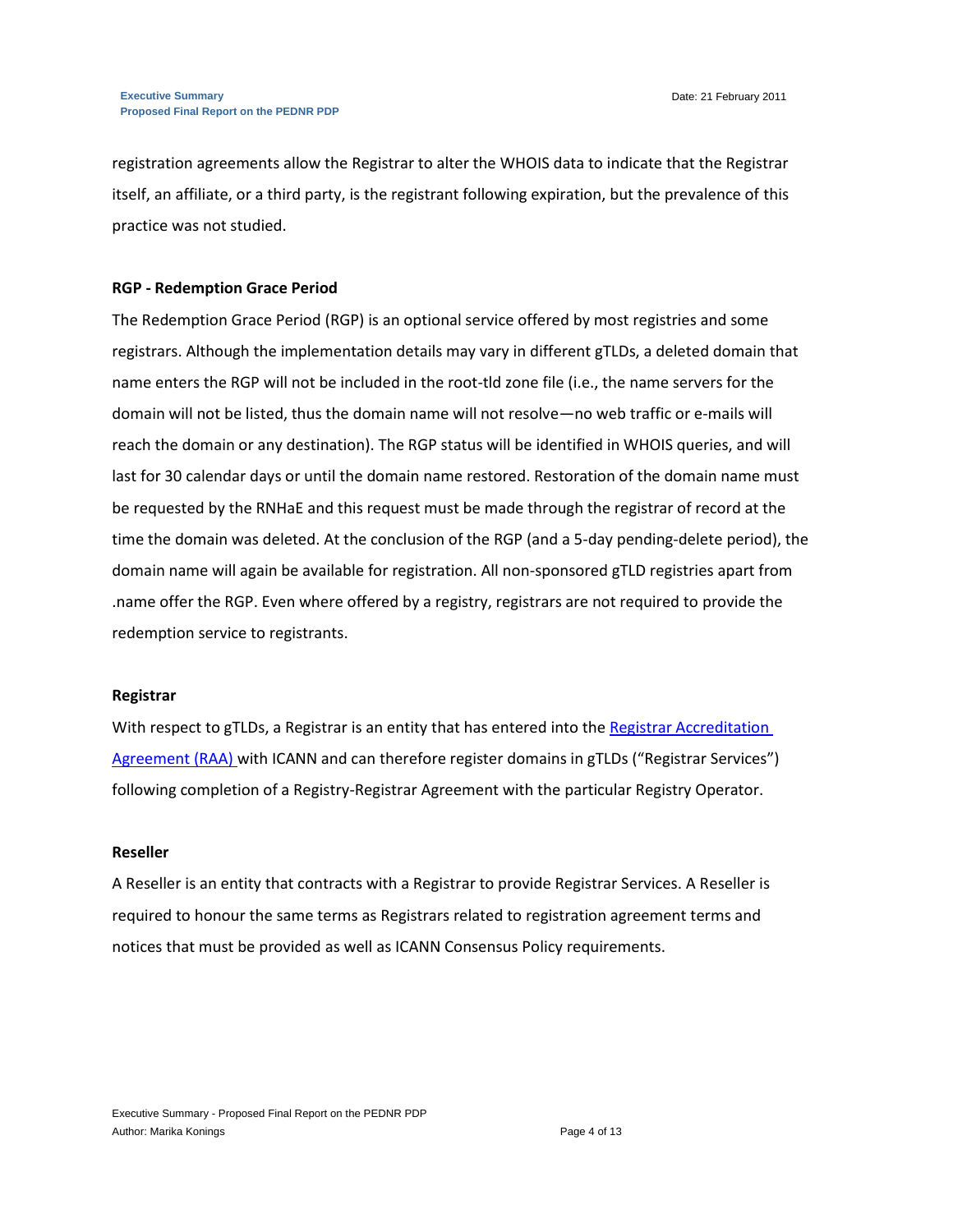# **1. Executive Summary**

#### **1.1 Background**

- At the ICANN Meeting in Cairo in November 2008, the At-Large Advisory Committee (ALAC), voted to request an Issues Report on the subject of registrants being able to recover domain names after their formal expiration date.
- The [ALAC request](http://gnso.icann.org/mailing-lists/archives/council/msg05734.html) was submitted to ICANN policy staff and the GNSO Council on 20 November 2008.
- **The [Issues Report on Post-Expiration Domain Name Recovery](http://gnso.icann.org/issues/post-expiration-recovery/report-05dec08.pdf) was submitted to the GNSO** Council on 5 December 2008.
- The GNSO Council [initiated a PDP](http://gnso.icann.org/resolutions/#200905) on 7 May 2009 and tasked a Working Group to answer the following charter questions:
	- 1. Whether adequate opportunity exists for registrants to redeem their expired domain names;
	- 2. Whether expiration-related provisions in typical registration agreements are clear and conspicuous enough;
	- 3. Whether adequate notice exists to alert registrants of upcoming expirations;
	- 4. Whether additional measures need to be implemented to indicate that once a domain name enters the Auto-Renew Grace Period, it has expired (e.g., hold status, a notice on the site with a link to information on how to renew, or other options to be determined);
	- 5. Whether to allow the transfer of a domain name during the RGP.
- The Post-Expiration Domain Name Recovery (PEDNR) PDP Working Group started its deliberations in July 2009.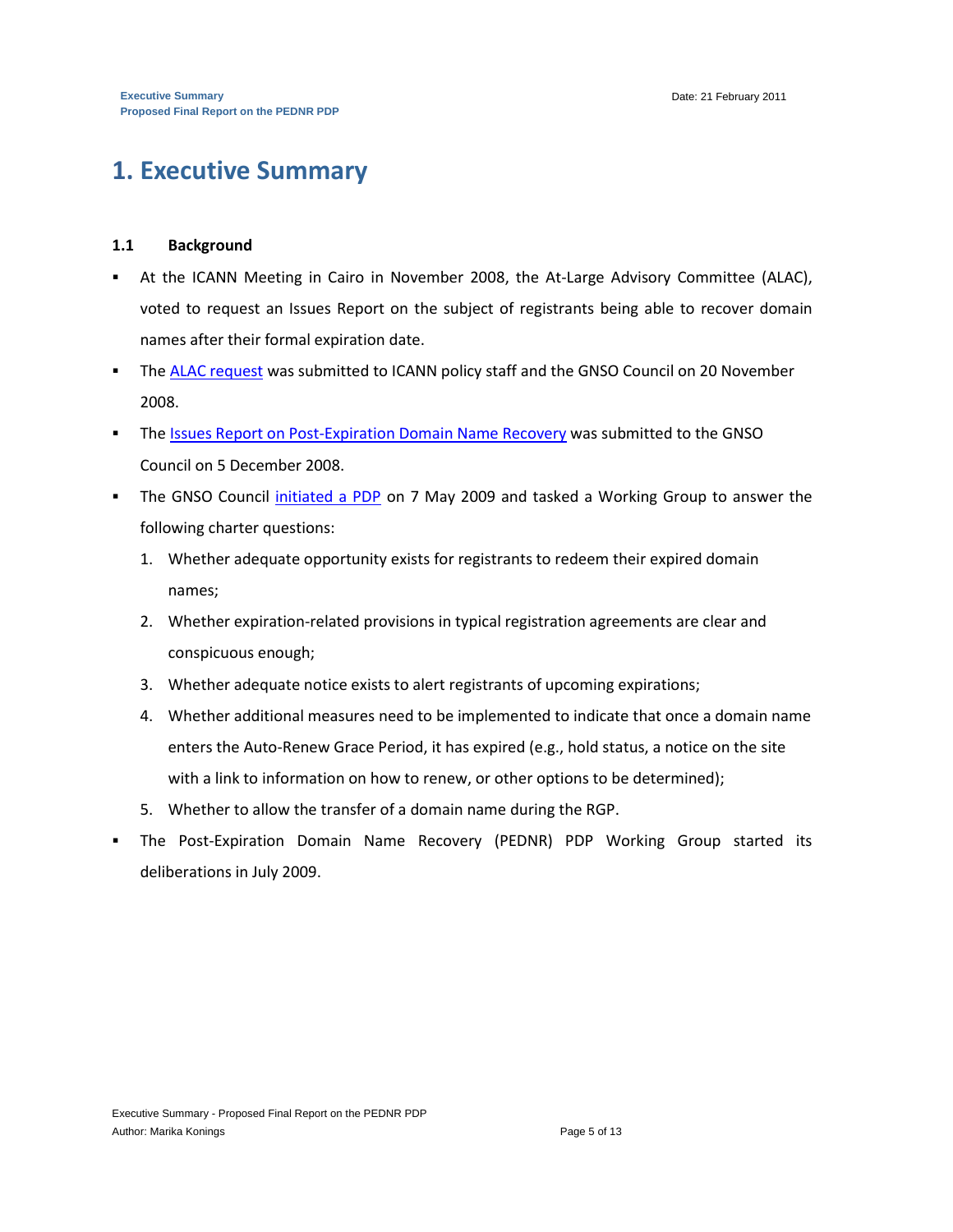#### **1.2 Deliberations of the PEDNR WG**

- The PEDNR Working Group started its deliberations in July 2009 where it was decided to continue the work primarily through first bi-weekly and then weekly conference calls, in addition to e-mail exchanges.
- Section 7 provides an overview of the deliberations of the Working Group conducted both by conference call as well as e-mail threads. It should be noted that the Working Group will not make a final decision on which solution(s), if any, to recommend to the GNSO Council before a thorough review of the comments received during the public comment period on the proposed Final Report.
- No evidence establishing the prevalence of unintentional domain name loss was presented, despite requests for this research by some members of the WG.
- As instructed in its charter, the PEDNR WG started its deliberations by reviewing current registrar practices regarding domain name expiration, renewal, and post-expiration recovery. In order to gather further information, it was decided to conduct a registrar survey. Section 5 provides an overview of the main questions and outcomes of the survey.
- The PEDNR WG Charter instructs the Working Group to 'pursue the availability of further information from ICANN Compliance Staff to understand how current RAA provisions and consensus policies regarding deletion, auto-renewal, and recovery of domain names following expiration are enforced'. To facilitate this process, ICANN Compliance Staff has participated in the deliberations of the Working Group and has provided the information outlined in section 6 on complaints received and Expired Domain Deletion Policy Audits.

#### **1.3 WG Survey**

 In order to assess the views of the WG members and determine where there might be agreement or consensus on a possible approach forward, a survey was conducted amongst the WG membership. Based on the initial results, a drafting team (a subset of the WG) was convened to refine the survey, including a selection of possible remedies. Section 8 describes the refined survey, the options considered, and the poll results.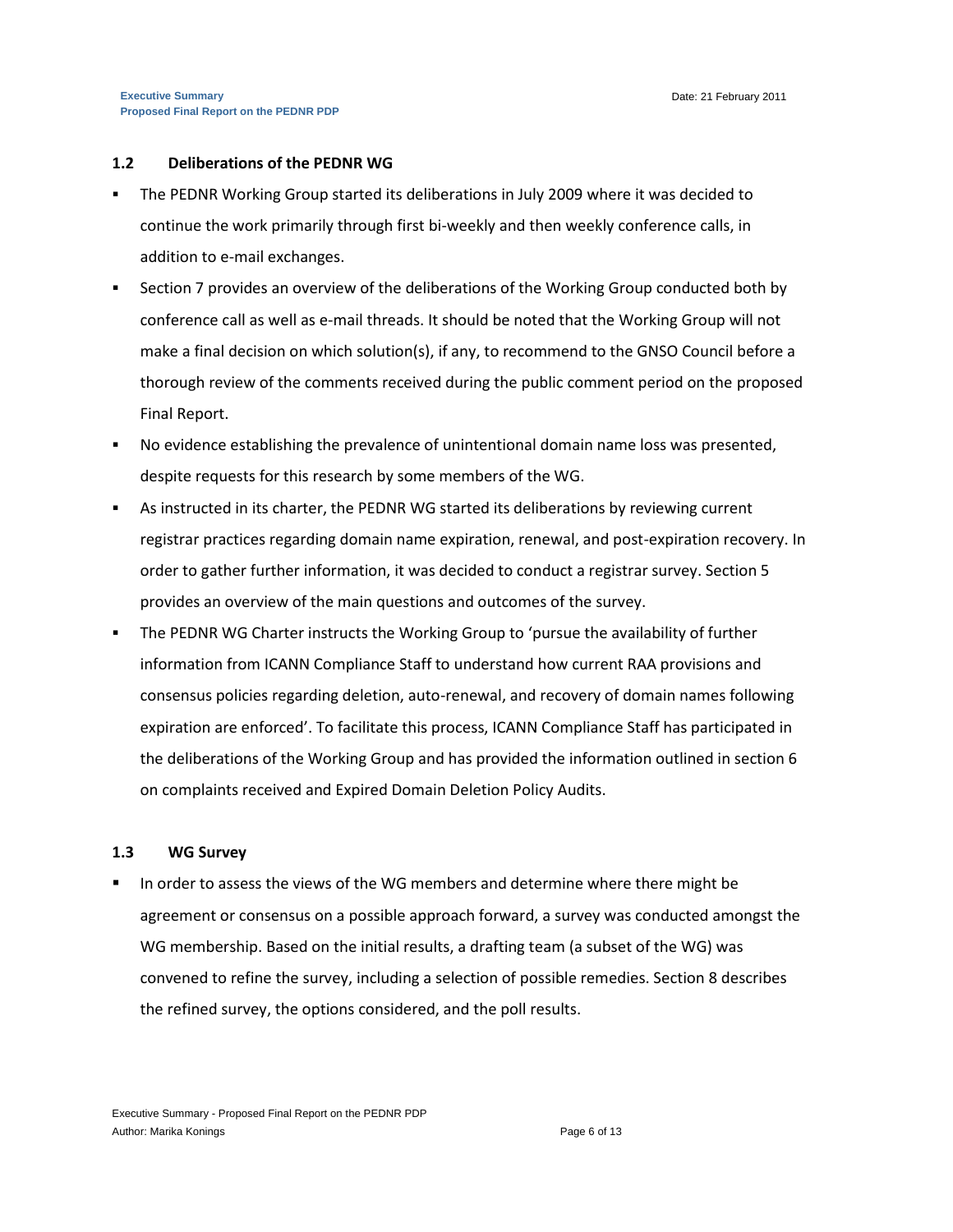#### **1.4 Charter Questions & Proposed Recommendations**

 Taking into account the Working Group Deliberations (see Section 7), the WG Survey (see Section 8) and the Public Comments received (see Section 9), the Working Group has put forward the following proposed recommendations for Community Consideration to address each of the Charter Questions. The Working Group would like to point out that a number of these recommendations will need further refinement, as noted in some of the bracketed language. Following review of public comments received on this report and finalization of the recommendations, a poll will be conducted among the WG membership to ascertain the level of support for each of the final recommendations. The level of support, as well as names of those WG members in support and not in support, will be included in the Final Report. Prior to the issuance of this Proposed Final Report, only one Working Group member registered disagreement with one of the proposed recommendations as drafted.

### **1. Whether adequate opportunity exists for registrants to redeem their expired domain names;**

**Recommendation #1**: Define "Registered Name Holder at Expiration" (RNHaE) as the entity or individual that was eligible to renew the domain name registration immediately prior to expiration. If the domain name registration was modified pursuant to a term of the Registration Agreement authorizing the modification of registration data for the purposes of facilitating renewal, the RNHaE is the entity or individual identified as the registrant immediately prior to that modification*.*

Rationale: This definition is required due to the potential confusion over who is eligible to renew if WHOIS is changed after expiration, a possibility allowed for in many registration agreements.

**Recommendation #2**: For at least 8 consecutive days, at some point following expiration, the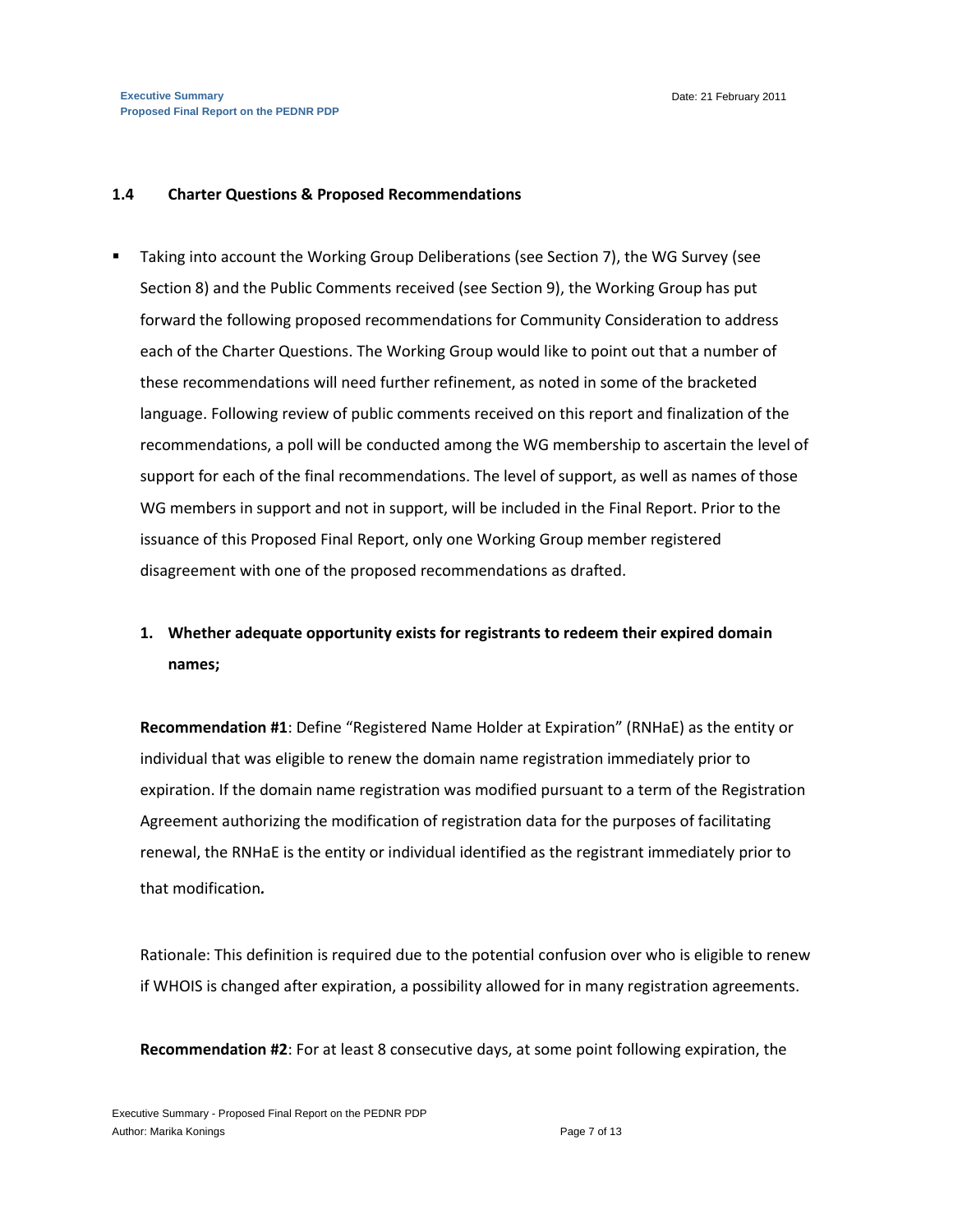original DNS resolution path specified by the RNHAE, at the time of expiration, must be interrupted and the domain must be renewable by the RNHAE until the end of that period. This 8-day period may occur at any time following expiration. At any time during the 8 day period, the Registered Name Holder at Expiration may renew the domain with the Registrar and the Registrar, within a commercially reasonable delay, will cause the domain name to resolve to its original DNS resolution path.

Notwithstanding, the Registrar may delete the domain at any time during the Auto-renew grace period.

Rationale: This ensures that for at least an 8-day period following expiration, the domain will cease to operate as it did prior to expiration. The WG believes that this failure to function may be one of the most effective methods of getting a registrant's attention. Although 8 days is set as a minimum, there is nothing to prevent a Registrar form providing a longer period such as most registrars do today.

**Recommendation #3**: The RNHaE cannot be prevented from renewing a domain name registration as a result of WHOIS changes made by the Registrar that were not at the RNHaE's request. [Final wording will need to exempt cases where renewal will not be disallowed due to fraud, breach of registration agreement or other substantive reasons.]

Rationale: Currently a post-expiration change to WHOIS may, depending on the specifics of a Registrar's system, prohibit the RNHaE from renewing the Registered Name.

**Recommendation #4:** All unsponsored gTLD Registries shall offer the Redemption Grace Period (RGP). For currently existing unsponsored gTLDs that do not currently offer the RGP, a transition period shall be allowed. All new gTLDs must offer the RGP.

Rationale: Although most current unsponsored gTLDs Registries currently offer the RGP service, there is no such obligation, nor is it required in the new gTLD Applicant Guidebook.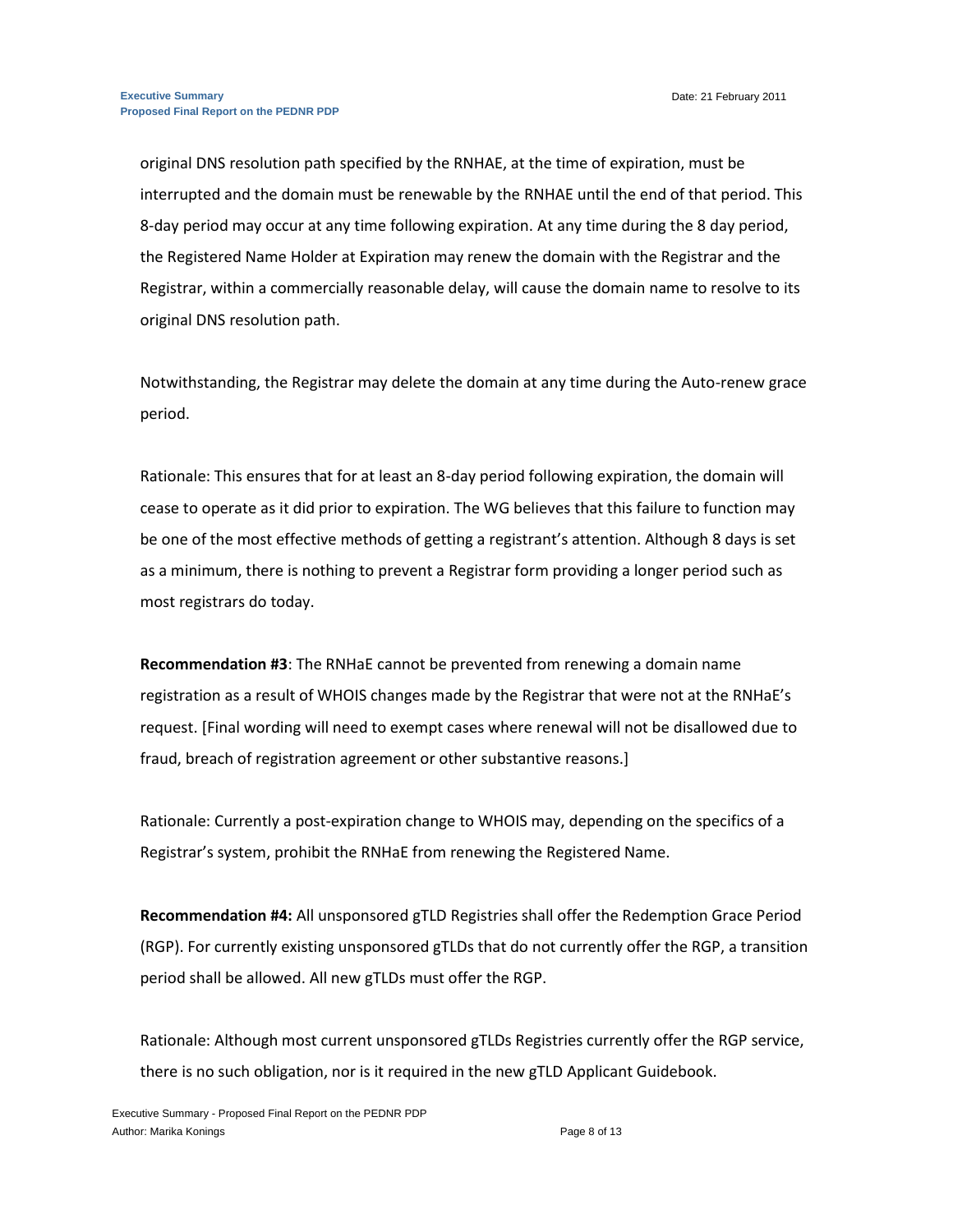**Recommendation #5**: If a Registrar offers registrations in a gTLD that supports the RGP, the Registrar must allow the Registered Name Holder at Expiration to redeem the Registered Name after it has entered RGP.

Rationale: This ensures that the registrant will be able to redeem a domain name if it is deleted and if the Registry offers the RGP service.

## **2. Whether expiration-related provisions in typical registration agreements are clear and conspicuous enough;**

**Recommendation #6:** The registration agreement must include or point to any fee(s) charged for the post-expiration renewal of a domain name. If the Registrar operates a website for registration or renewal, it should state, both at the time of registration and in a clear place on its website, any fee(s) charged for the post-expiration renewal of a domain name or the recovery of a domain name during the Redemption Grace Period.

Rationale: The registrant must be able to forecast what renewal will cost if it is not renewed prior to expiration. This is not an attempt at setting the price but rather that the price must be disclosed to the registrant ahead of time. The pricing disclosed would be the then-current prices and does not preclude a later price change as part of normal business price adjustments.

**Recommendation #7**: In the event that ICANN gives reasonable notice to Registrar that ICANN has published web content providing educational materials with respect to registrant responsibilities and the gTLD domain life-cycle, and such content is developed in consultation with Registrars, Registrars, who have a web presence, shall provide a link to the webpage on any website it may operate for domain name registration or renewal clearly displayed to its Registered Name Holders at least as clearly as its links to policies or notifications required to be displayed under ICANN Consensus Policies.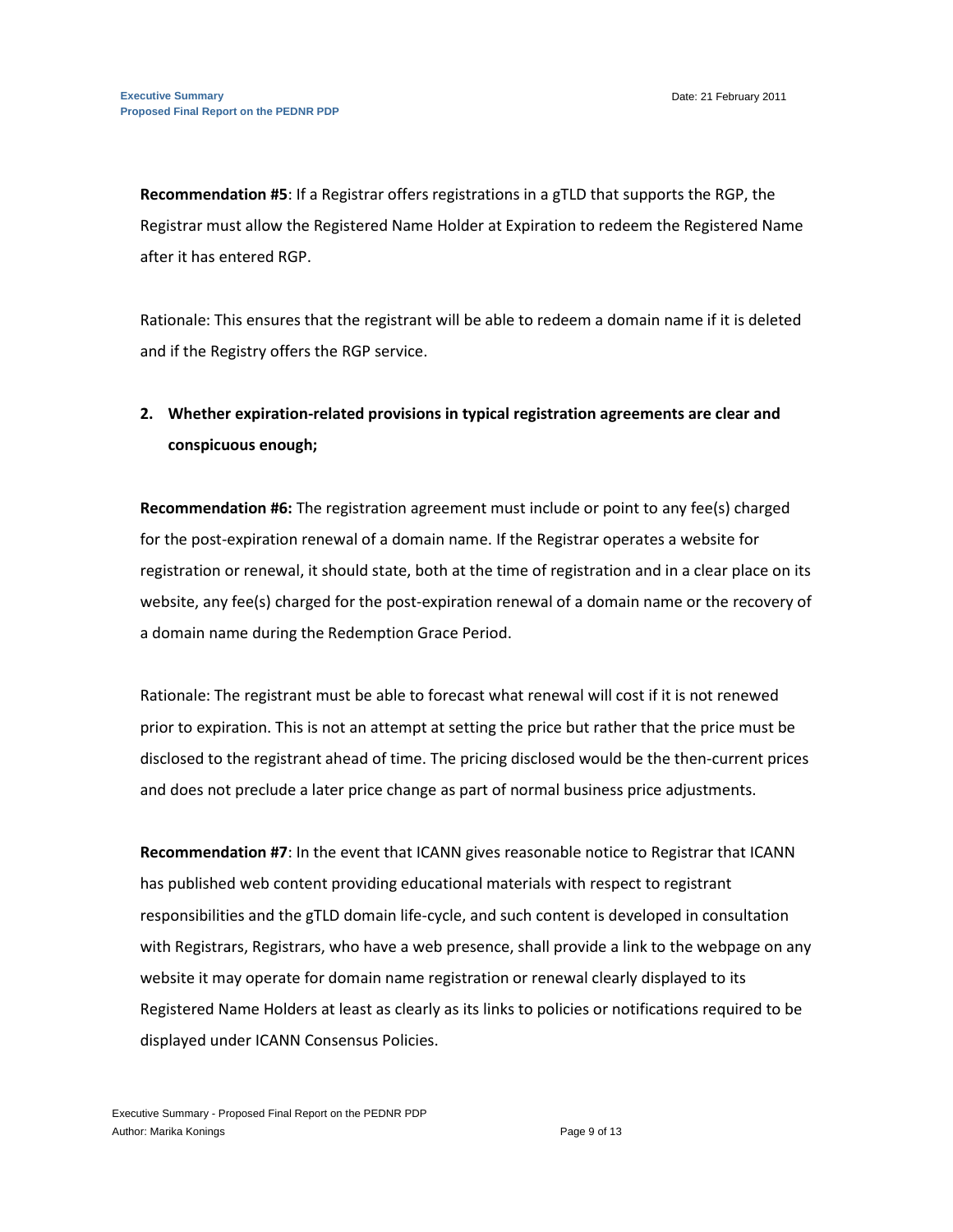Rationale: Insufficient registrant understanding and education was identified as a significant problem and any attempt to address it will lower the number of problems experienced by registrants.

**Recommendation #8:** ICANN, with the support of Registrars, ALAC and other interested parties, is to develop educational materials about how to properly steward a domain name and how to prevent unintended loss. Once developed, Registrars are expected to link to or host that information on its web site, and send to the registrant in a communication immediately following initial registration as well as in the mandated annual WHOIS reminder. Such information should include a set of instructions for keeping domain name records current and for lessening the chance of mistakenly allowing the name to expire. [Need to refine wording: expression "include a set of instruction" to include pointing to appropriate location where instructions can be found; pointing to ICANN registrant education site.]

Rationale: Insufficient registrant understanding and education was identified as a significant problem and any attempt to address it will lower the number of problems experienced by registrants.

#### **3. Whether adequate notice exists to alert registrants of upcoming expirations;**

See also recommendation #2

**Recommendation #9:** The registration agreement and Registrar web site (if one is used) must clearly indicate what methods will be used to deliver pre- and post-expiration notifications, or must point to the location where such information can be found. What destination address/number will be used must also be specified, if applicable.

Rationale: Registrants should be told ahead of time how the Registrar will communicate with them.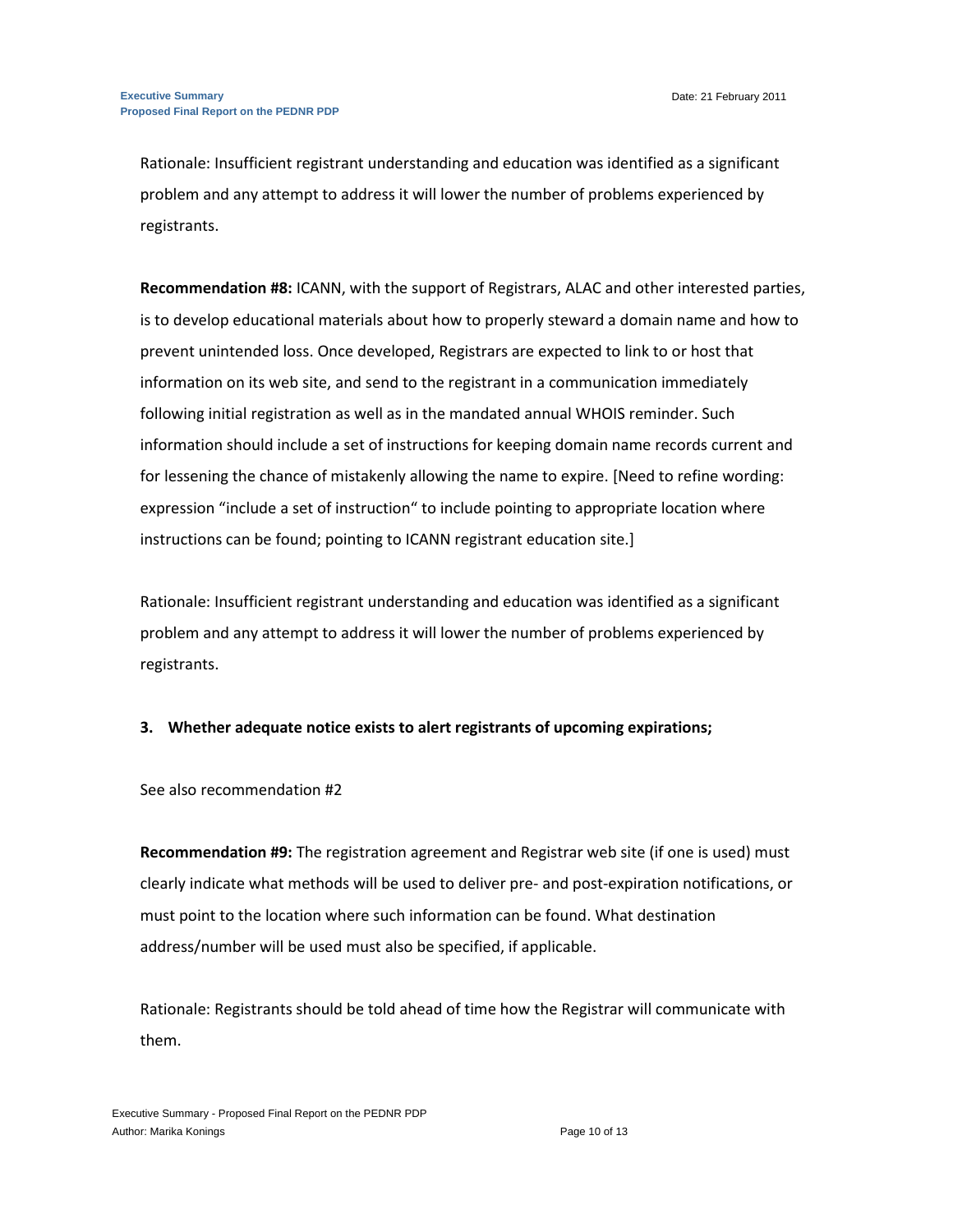**Recommendation #10**: Subject to an Exception policy, Registrar must notify Registered name Holder of impending expiration no less than two times. One such notice must be sent one month or 30 days prior to expiration  $(\pm 4 \text{ days})$  and one must be sent one week prior to expiration (±3 days). ). If more that two alert notifications are sent, the timing of two of them must be comparable to the timings specified.

It is the intention to have an exception policy, allowing the Registrar to substitute alternative notification patterns, but this still needs to be defined.

Rationale: The current requirement in the RAA to send at least two notifications is vaguely worded. There is also nothing to prohibit such notifications from being sent too early or too late to be effective. That notwithstanding, it is understood that for some Registrar business models, the prescribed timing may not be suitable, and an exception process will allow for this.

**Recommendation #11:** Notifications of impending expiration must include method(s) that do not require explicit registrant action other than standard e-mail receipt in order to receive such notifications.

Rationale: Notifications must not solely be done by methods, which require explicit Registrant action to receive, the most common being the requirement to log onto the Registrar domain management system to receive notifications.

**Recommendation #12:** Unless the Registered Name is deleted by the Registrar, at least one notification must be sent after expiration.

**4. Whether additional measures need to be implemented to indicate that once a domain name enters the Auto-Renew Grace Period, it has expired (e.g., hold status, a notice on the site with a link to information on how to renew, or other options to be determined);**

**Recommendation #13:** If at any time after expiration when the Registered Name is still renewable by the RNHaE, the Registrar changes the DNS resolution path to effect a different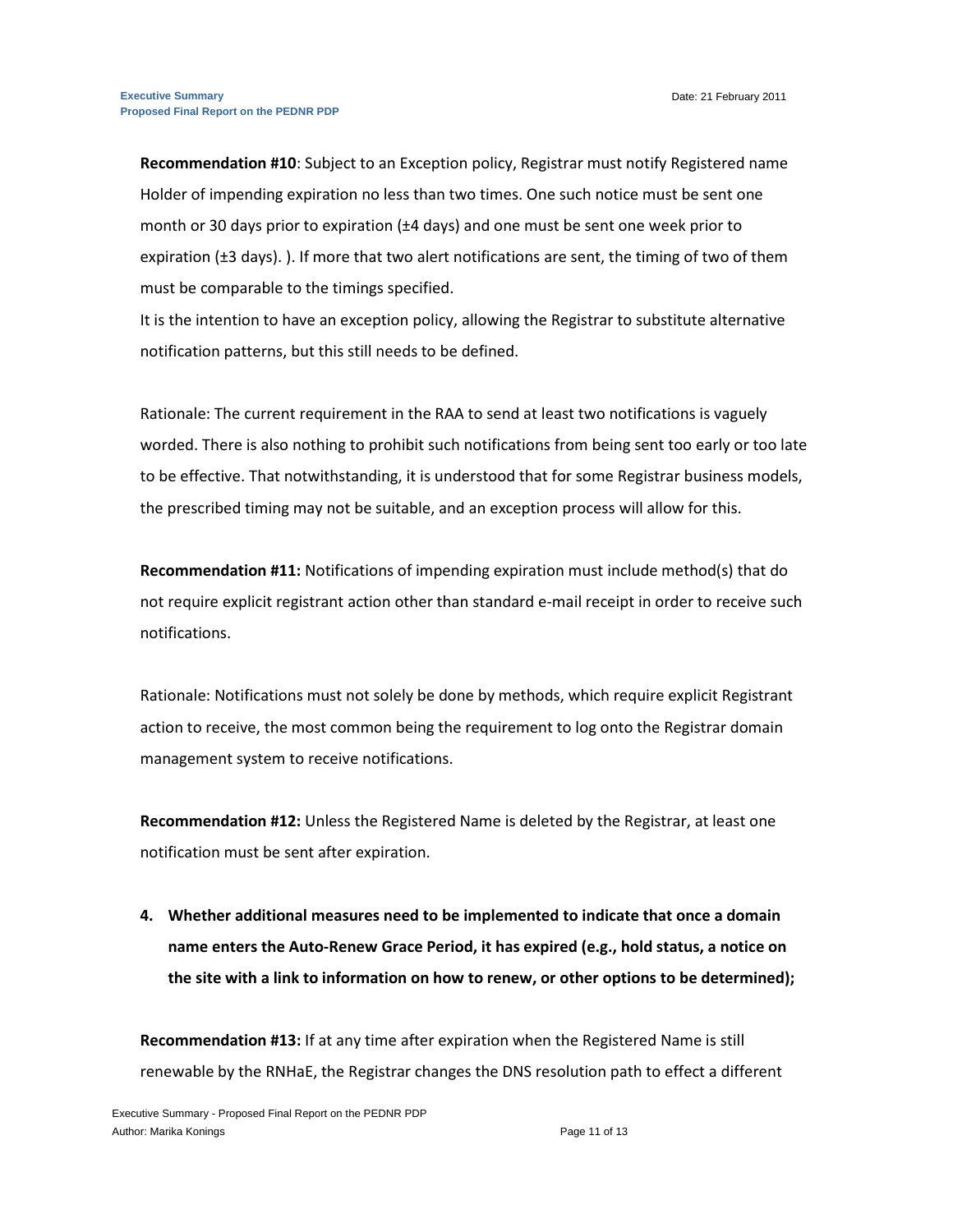landing website than the one used by the RNHaE prior to expiration, the page shown must explicitly say that the domain has expired and give instructions on how to recover the domain. [Wording must make clear that "instructions" may be as simple as directing the RNHaE to a specific web site.]

Rationale: If a replacement web site is reached via the domain name after expiration, as is the case for most expired domains today (at some point after expiration), the replacement web page must make it clear that the domain has expired and tell the registrant what to do to renew. (see also recommendation #2)

**Recommendation #14:** Best Practice for Registrars: If post-expiration notifications are normally sent to a point of contact using the domain in question, and delivery is known to have been interrupted by post-expiration actions, post-expiration notifications should be sent to some other contact point associated with the registrant if one exists.

Rationale: Today, message sent to the registrant after expiration typically go to the same address that is used prior to expiration. If that address uses the domain in question, and that domain is now intercepted by the Registrar (as is typically the case), the message will not be deliverable. The Working Group did not feel that it was practical to mandate how this should be fixed, but felt that it was important that Registrars consider the situation.

#### **5. Whether to allow the transfer of a domain name during the RGP.**

#### No recommendation.

Rationale: The need is significantly reduced based on the recommendation to have the RGP mandatory for Registrars coupled with the complexity and possible adverse effects of allowing such transfers